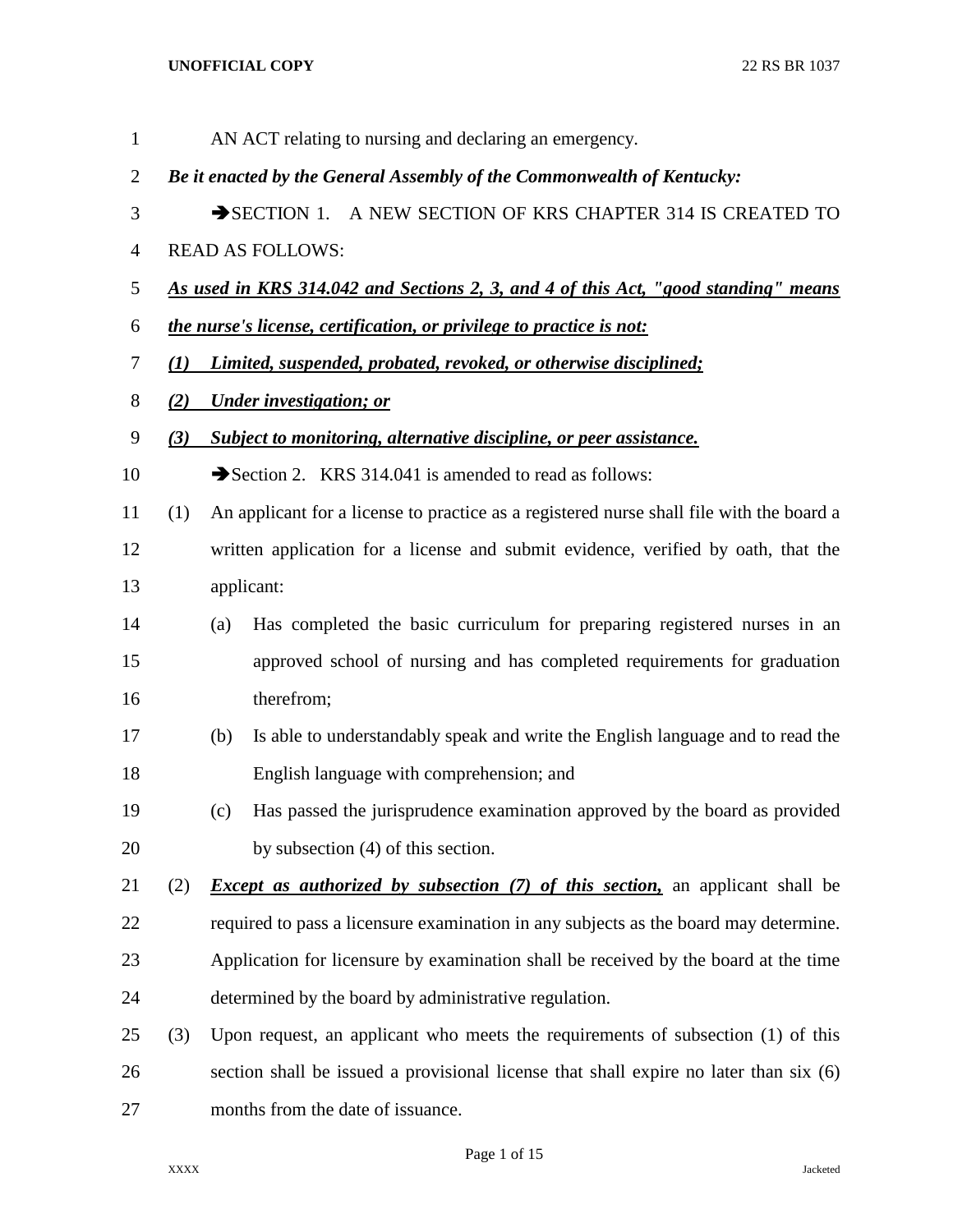| $\mathbf{1}$   | (4) | The jurisprudence examination shall be prescribed by the board and be conducted      |
|----------------|-----|--------------------------------------------------------------------------------------|
| $\overline{c}$ |     | on the licensing requirements under this chapter and board regulations and           |
| 3              |     | requirements applicable to the nursing profession in this Commonwealth. The board    |
| 4              |     | shall promulgate an administrative regulation in accordance with KRS Chapter 13A     |
| 5              |     | establishing the provisions to meet this requirement.                                |
| 6              | (5) | An individual who holds a provisional license shall have the right to use the title  |
| 7              |     | "registered nurse applicant" and the abbreviation "R.N.A." An R.N.A. shall only      |
| 8              |     | work under the direct supervision of a registered nurse and shall not engage in      |
| 9              |     | independent nursing practice.                                                        |
| 10             | (6) | Upon the applicant's successful completion of all requirements for registered nurse  |
| 11             |     | licensure, the board may issue to the applicant a license to practice nursing as a   |
| 12             |     | registered nurse, if in the determination of the board the applicant is qualified to |
| 13             |     | practice as a registered nurse in this state.                                        |
| 14             | (7) | The board shall immediately issue a temporary work permit to practice<br>(a)         |
| 15             |     | nursing as a registered nurse to any applicant who has been licensed as a            |
| 16             |     | registered nurse under the laws of another state or territory, and shall place       |
| 17             |     | the applicant on an out-of-state registry, if the applicant is a currently           |
| 18             |     | licensed registered nurse in good standing in a state or territory that is not a     |
| 19             |     | member of the Nurse Licensure Compact established in KRS 314.475.                    |
| 20             |     | The board shall immediately issue a license to practice nursing as a<br>(b)          |
| 21             |     | registered nurse to any applicant who has passed the jurisprudence                   |
| 22             |     | examination prescribed by the board or its equivalent and who has been               |
| 23             |     | licensed as a registered nurse under the laws of another state or territory if       |
| 24             |     | the applicant is a currently licensed registered nurse in good standing in a         |
| 25             |     | state or territory that is not a member of the Nurse Licensure Compact               |
| 26             |     | established in KRS 314.475.                                                          |
| 27             |     | The board shall accept the licensure examination of another state as<br>(c)          |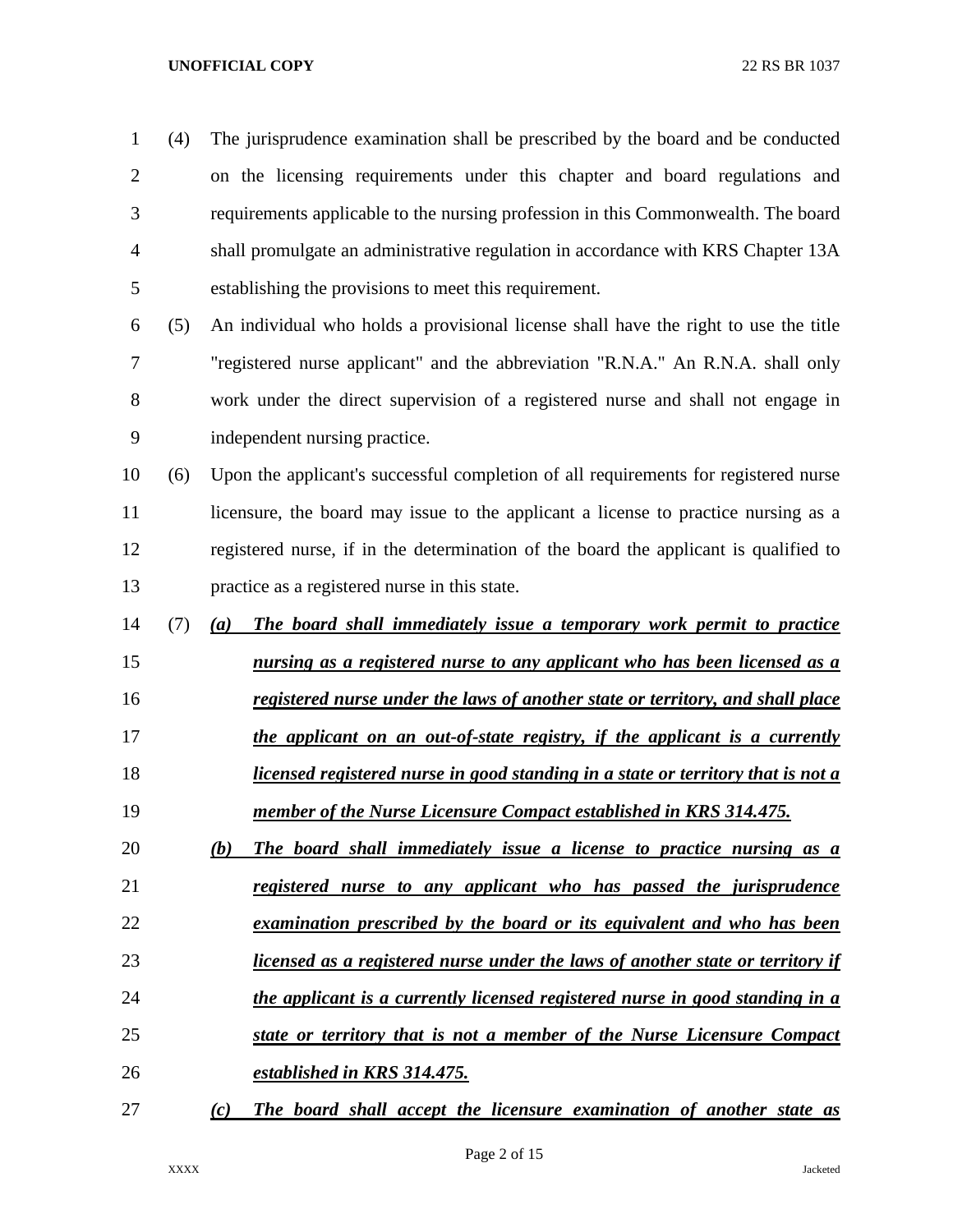| 1  | sufficient for licensure under this subsection.                                                |
|----|------------------------------------------------------------------------------------------------|
| 2  | The board may require a registered nurse practicing as authorized by this<br>(d)               |
| 3  | subsection to submit to a background check as required by KRS 314.103.                         |
| 4  | This subsection shall not apply to an applicant who is licensed in good<br>(e)                 |
| 5  | standing in a state or territory that is a member of the Nurse Licensure                       |
| 6  | <b>Compact established in KRS 314.475.</b>                                                     |
| 7  | The board may issue a license to practice nursing as a registered nurse to any<br>(8)          |
| 8  | applicant who has passed the licensure examination and the jurisprudence                       |
| 9  | examination prescribed by the board or their equivalent and been licensed as a                 |
| 10 | registered nurse under the laws of $a$ a another state, territory, or a foreign country, if in |
| 11 | the opinion of the board the applicant is qualified to practice as a registered nurse in       |
| 12 | this state.                                                                                    |
| 13 | The board shall immediately issue a license by endorsement to practice nursing<br>(9)          |
| 14 | <u>as a registered nurse to an applicant who:</u>                                              |
| 15 | Is a graduate of a foreign nursing school;<br>(a)                                              |
| 16 | (b) Provides:                                                                                  |
| 17 | Documentation that the applicant has:<br>1.                                                    |
| 18 | <b>Taken the National Council Licensure Examination (NCLEX)</b><br>а.                          |
| 19 | or an examination prepared by the Commission on Graduates of                                   |
| 20 | <b>Foreign Nursing Schools International, Inc. (CGFNS); and</b>                                |
| 21 | Achieved the passing score required on the NCLEX or CGFNS<br>b.                                |
| 22 | <i>examination at the time the examination was taken;</i>                                      |
| 23 | A satisfactory Credentials Evaluation Service Professional Report<br><u>2.</u>                 |
| 24 | issued by CGFNS; or                                                                            |
| 25 | A satisfactory VisaScreen ICHP Certificate Verification Letter issued<br><u>3.</u>             |
| 26 | by CGFNS; and                                                                                  |
| 27 | Meets the other requirements of this section.<br>(c)                                           |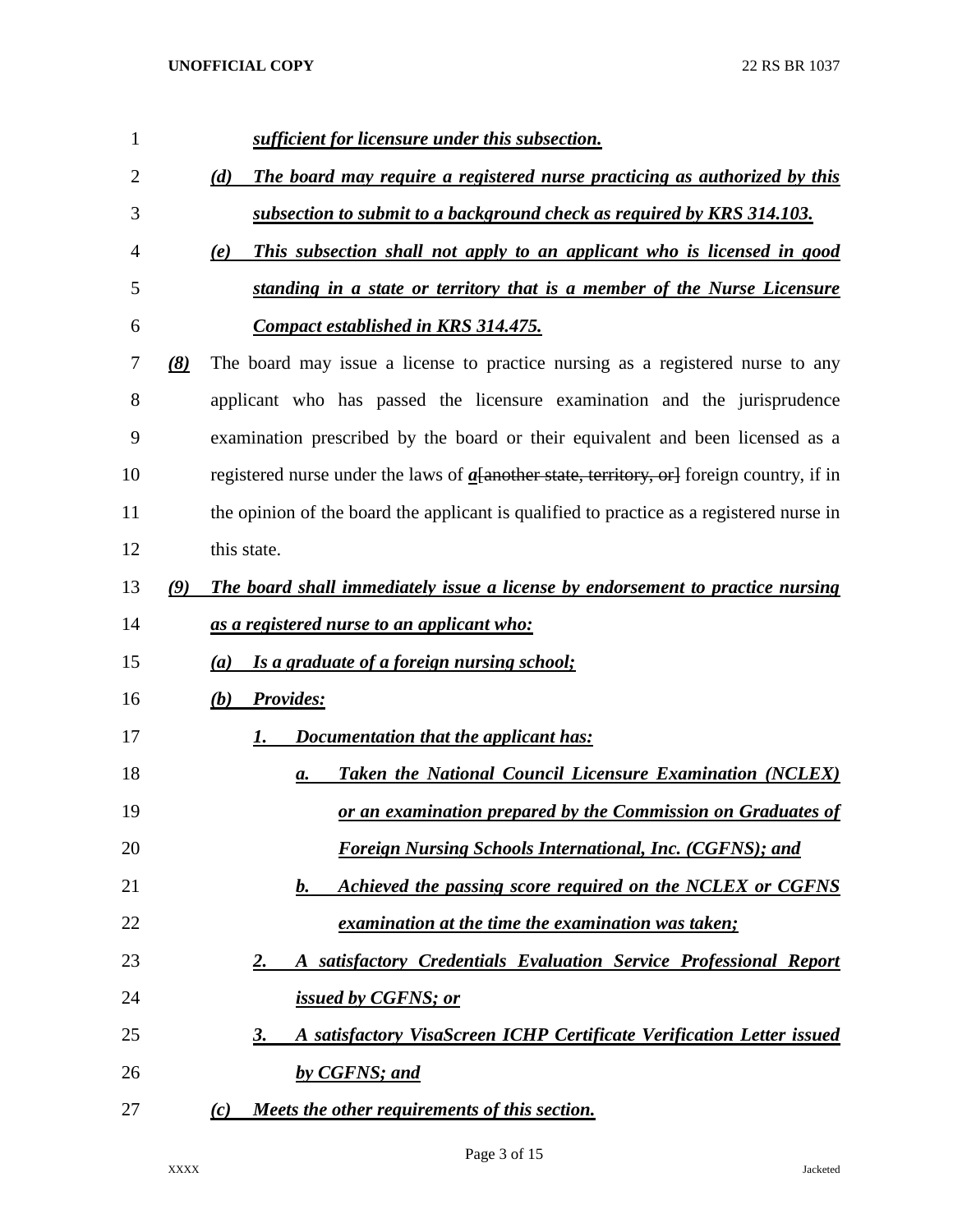*(10)*[(8)] The applicant for licensure to practice as a registered nurse shall pay a licensure application fee, and licensure examination fees if applicable, as set forth in a regulation by the board promulgated pursuant to the provisions of KRS Chapter 13A.

 *(11)*[(9)] Any person who holds a license to practice as a registered nurse in this state shall have the right to use the title "registered nurse" and the abbreviation "R.N." No other person shall assume the title or use the abbreviation or any other words, letters, signs, or figures to indicate that the person using the same is a registered nurse. No person shall practice as a registered nurse unless licensed under this section.

- *(12)*[(10)] (a) On November 1, 2006, and thereafter, a registered nurse who is retired, upon payment of a one-time fee, may apply for a special license in recognition of the nurse's retired status. A retired nurse may not practice nursing but may use the title "registered nurse" and the abbreviation "R.N."
- (b) A retired registered nurse who wishes to return to the practice of nursing shall apply for reinstatement.
- (c) The board shall promulgate an administrative regulation pursuant to KRS Chapter 13A to specify the fee required in paragraph (a) of this subsection and reinstatement under paragraph (b) of this subsection.
- *(13)*[(11)] Any person heretofore licensed as a registered nurse under the licensing laws of this state who has allowed the license to lapse by failure to renew may apply for reinstatement of the license under the provisions of this chapter. A person whose license has lapsed for one (1) year or more shall pass the jurisprudence examination approved by the board as provided in subsection (4) of this section.
- *(14)*[(12)] A license to practice registered nursing may be limited by the board in accordance with regulations promulgated by the board and as defined in this chapter.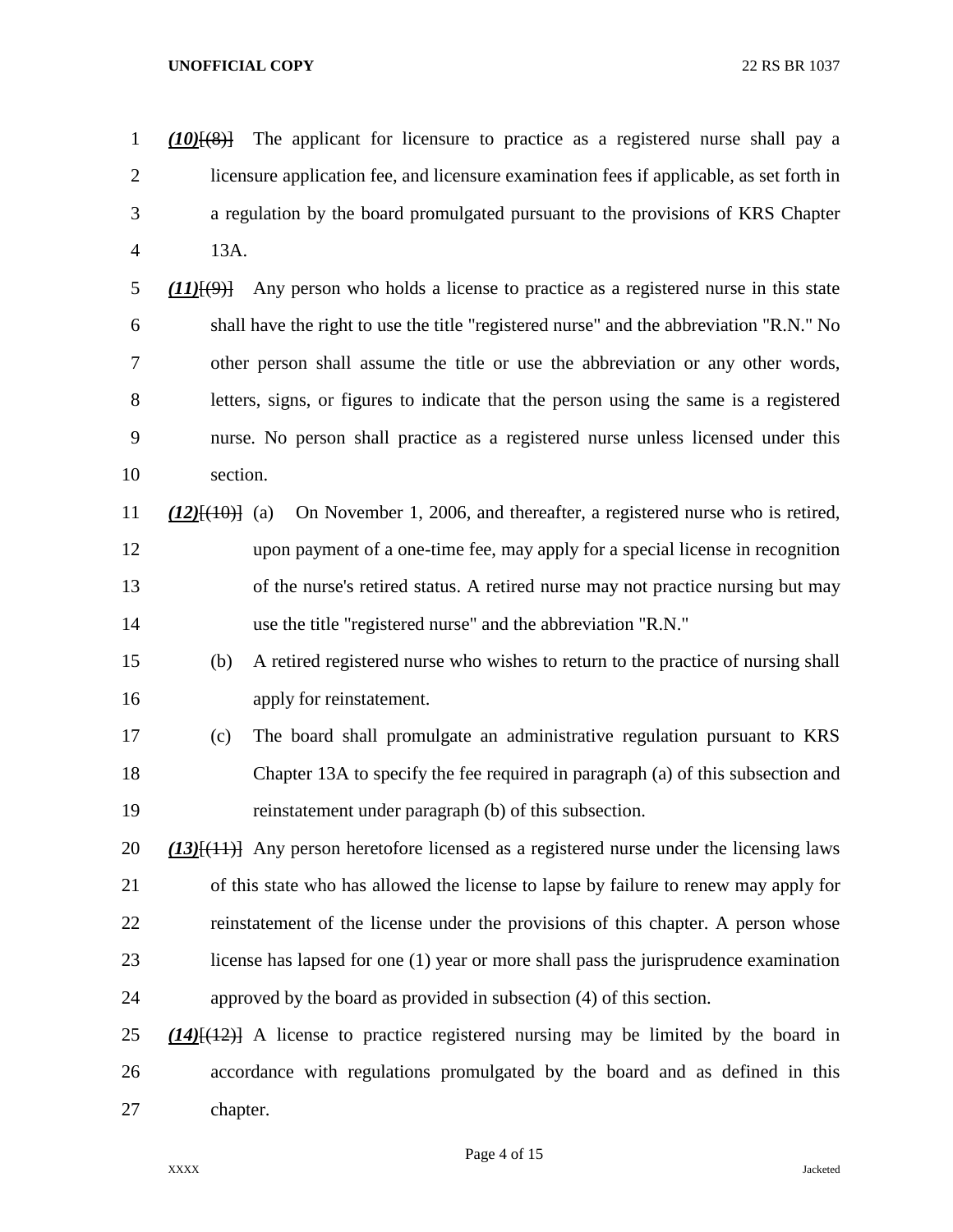| $\mathbf{1}$   |     | $(15)$ [ $(13)$ ] A person who has completed a prelicensure registered nurse program and |  |  |
|----------------|-----|------------------------------------------------------------------------------------------|--|--|
| $\overline{2}$ |     | holds a current, active licensed practical nurse license from another jurisdiction may   |  |  |
| 3              |     | apply for licensure by endorsement as a licensed practical nurse in this state.          |  |  |
| $\overline{4}$ |     | Section 3. KRS 314.051 is amended to read as follows:                                    |  |  |
| 5              | (1) | An applicant for a license to practice as a licensed practical nurse shall file with the |  |  |
| 6              |     | board a written application for a license verified by oath, that the applicant:          |  |  |
| 7              |     | Has completed the required educational program in practical nursing at an<br>(a)         |  |  |
| 8              |     | approved school of nursing and has completed requirements for graduation                 |  |  |
| 9              |     | therefrom;                                                                               |  |  |
| 10             |     | Is able to understandably speak and write the English language and to read the<br>(b)    |  |  |
| 11             |     | English language with comprehension; and                                                 |  |  |
| 12             |     | Has passed the jurisprudence examination approved by the board as provided<br>(c)        |  |  |
| 13             |     | by subsection (4) of this section.                                                       |  |  |
| 14             | (2) | The applicant for licensure to practice as a licensed practical nurse shall pay a        |  |  |
| 15             |     | licensure application fee, and licensure examination fees if applicable, as set forth in |  |  |
| 16             |     | a regulation by the board.                                                               |  |  |
| 17             | (3) | <i>Except as authorized by subsection (8) of this section</i> , an applicant shall be    |  |  |
| 18             |     | required to pass a licensure examination in any subjects the board may determine.        |  |  |
| 19             |     | Application for licensure by examination shall be received by the board at the time      |  |  |
| 20             |     | determined by the board by administrative regulation.                                    |  |  |
| 21             | (4) | The jurisprudence examination shall be prescribed by the board and be conducted          |  |  |
| 22             |     | on the licensing requirements under this chapter and board regulations and               |  |  |
| 23             |     | requirements applicable to the nursing profession in this Commonwealth. The board        |  |  |
| 24             |     | shall promulgate an administrative regulation in accordance with KRS Chapter 13A         |  |  |
| 25             |     | establishing the provisions to meet this requirement.                                    |  |  |
| 26             | (5) | Upon request, an applicant who meets the requirements of subsection (1) of this          |  |  |
| 27             |     | section shall be issued a provisional license that shall expire no later than six (6)    |  |  |

Page 5 of 15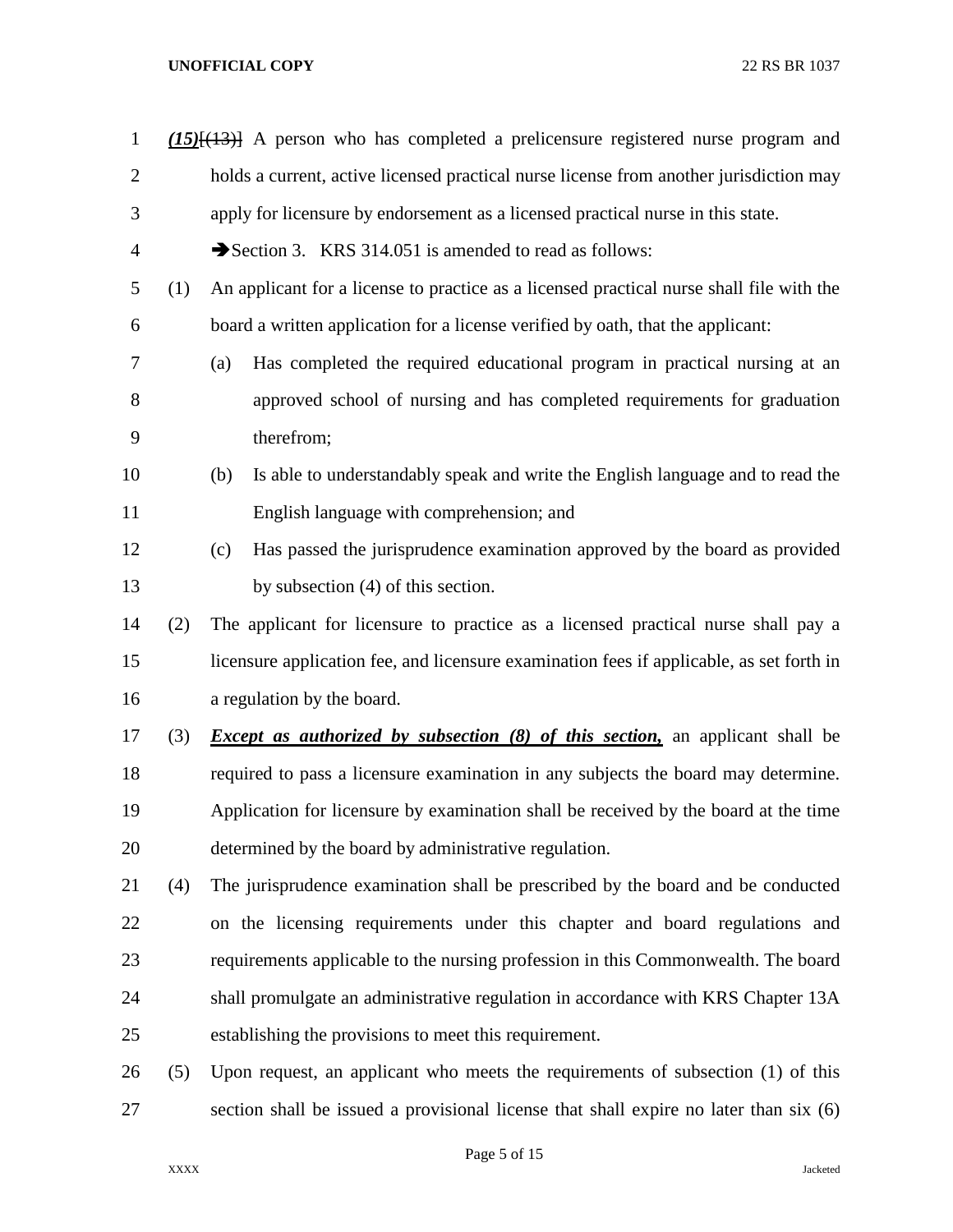| 1              |     | months from the date of issuance.                                                     |
|----------------|-----|---------------------------------------------------------------------------------------|
| $\overline{2}$ | (6) | An individual who holds a provisional license shall have the right to use the title   |
| 3              |     | "licensed practical nurse applicant" and the abbreviation "L.P.N.A." An L.P.N.A.      |
| $\overline{4}$ |     | shall only work under the direct supervision of a nurse and shall not engage in       |
| 5              |     | independent nursing practice.                                                         |
| 6              | (7) | Upon the applicant's successful completion of all requirements for licensed practical |
| $\overline{7}$ |     | nurse licensure, the board may issue to the applicant a license to practice as a      |
| 8              |     | licensed practical nurse if, in the determination of the board, the applicant is      |
| 9              |     | qualified to practice as a licensed practical nurse in this state.                    |
| 10             | (8) | The board shall immediately issue a temporary work permit to practice<br>(a)          |
| 11             |     | nursing as a licensed practical nurse to any applicant who has been                   |
| 12             |     | licensed as a licensed practical nurse under the laws of another state or             |
| 13             |     | territory, and shall place the applicant on an out-of-state registry, if the          |
| 14             |     | applicant is currently a licensed practical nurse in good standing in a state         |
| 15             |     | or territory that is not a member of the Nurse Licensure Compact                      |
| 16             |     | established in KRS 314.475.                                                           |
| 17             |     | The board shall immediately issue a license to practice nursing as a licensed<br>(b)  |
| 18             |     | practical nurse to any applicant who has passed the jurisprudence                     |
| 19             |     | <u>examination prescribed by the board or its equivalent and who has been</u>         |
| 20             |     | licensed as a licensed practical nurse under the laws of another state or             |
| 21             |     | territory if the applicant is currently a licensed practical nurse in good            |
| 22             |     | standing in a state or territory that is not a member of the Nurse Licensure          |
| 23             |     | Compact established in KRS 314.475.                                                   |
| 24             |     | The board shall accept the licensure examination of another state as<br>(c)           |
| 25             |     | sufficient for licensure under this subsection.                                       |
| 26             |     | The board may require a licensed practical nurse practicing as authorized<br>(d)      |
| 27             |     | by this subsection to submit to a background check as required by KRS                 |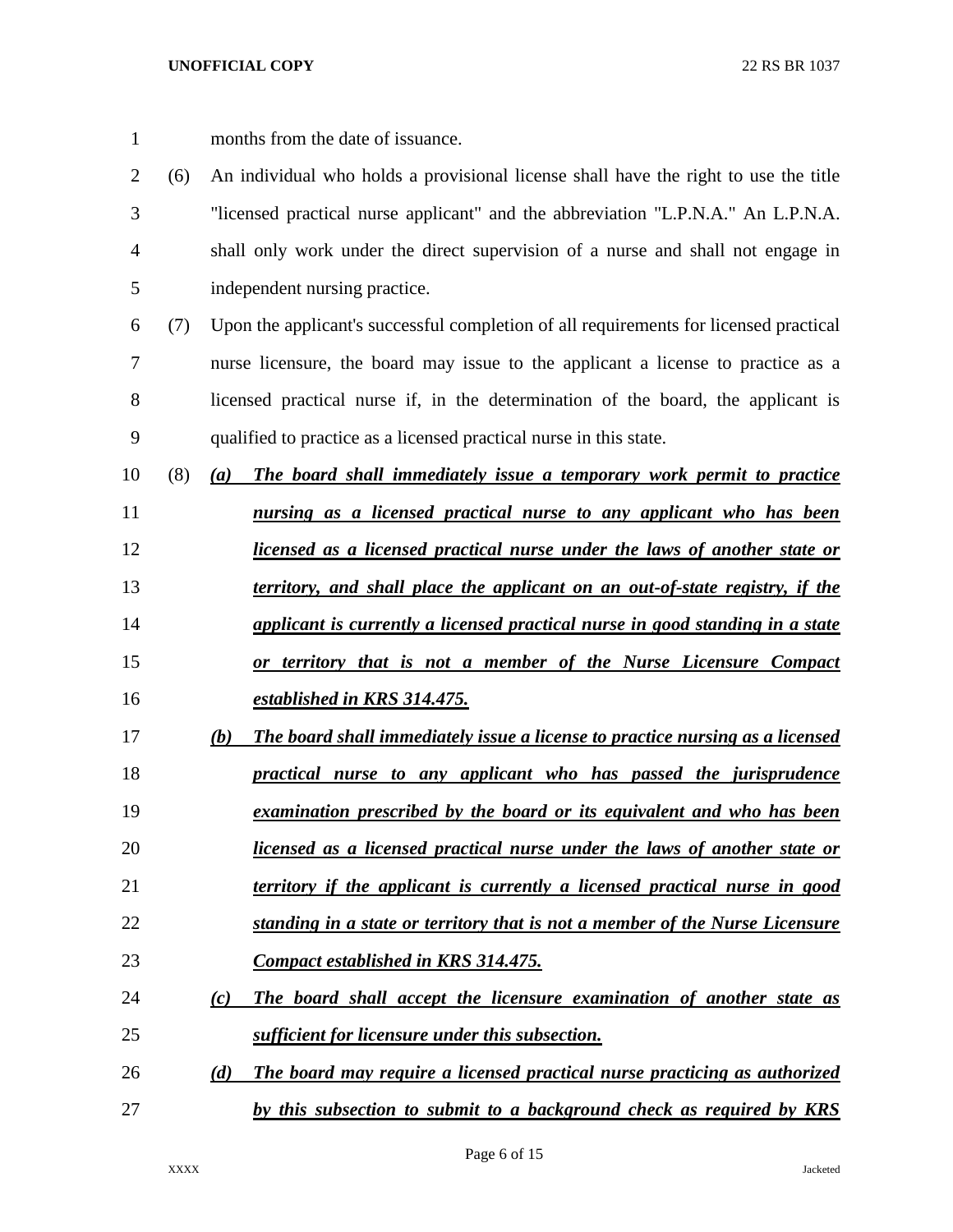| 1              | 314.103.                                                                                    |
|----------------|---------------------------------------------------------------------------------------------|
| $\overline{2}$ | This subsection shall not apply to an applicant who is licensed in good<br>(e)              |
| 3              | standing in a state or territory that is a member of the Nurse Licensure                    |
| 4              | <b>Compact established in KRS 314.475.</b>                                                  |
| 5              | The board may issue a license to practice as a licensed practical nurse to any<br>(9)       |
| 6              | applicant who has passed the licensure examination and the jurisprudence                    |
| 7              | examination prescribed by the board or their equivalent, and has been licensed or           |
| 8              | registered as a licensed practical nurse or a person licensed to perform similar            |
| 9              | services under a different title, under the laws of $a$ [another state, territory or]       |
| 10             | foreign country if, in the opinion of the board, the applicant meets the requirements       |
| 11             | for a licensed practical nurse in this state.                                               |
| 12             | The board shall immediately issue a license by endorsement to practice nursing<br>(10)      |
| 13             | as a licensed practical nurse to an applicant who:                                          |
| 14             | Is a graduate of a foreign nursing school;<br>(a)                                           |
| 15             | <b>Provides:</b><br>(b)                                                                     |
| 16             | <b>Documentation that the applicant has:</b><br>1.                                          |
| 17             | <b>Taken the National Council Licensure Examination (NCLEX)</b><br>а.                       |
| 18             | or an examination prepared by the Commission on Graduates of                                |
| 19             | <b>Foreign Nursing Schools International, Inc. (CGFNS); and</b>                             |
| 20             | Achieved the passing score required on the NCLEX or CGFNS<br>$\bm{b}$ .                     |
| 21             | examination at the time the examination was taken;                                          |
| 22             | satisfactory Credentials Evaluation Service Professional Report<br><u>2.</u><br>A           |
| 23             | <i>issued by CGFNS; or</i>                                                                  |
| 24             | A satisfactory VisaScreen ICHP Certificate Verification Letter issued<br><u>3.</u>          |
| 25             | by CGFNS; and                                                                               |
| 26             | Meets the other requirements of this section.<br>(c)                                        |
| 27             | Any person who holds a license to practice as a licensed practical nurse in this<br>(11)(9) |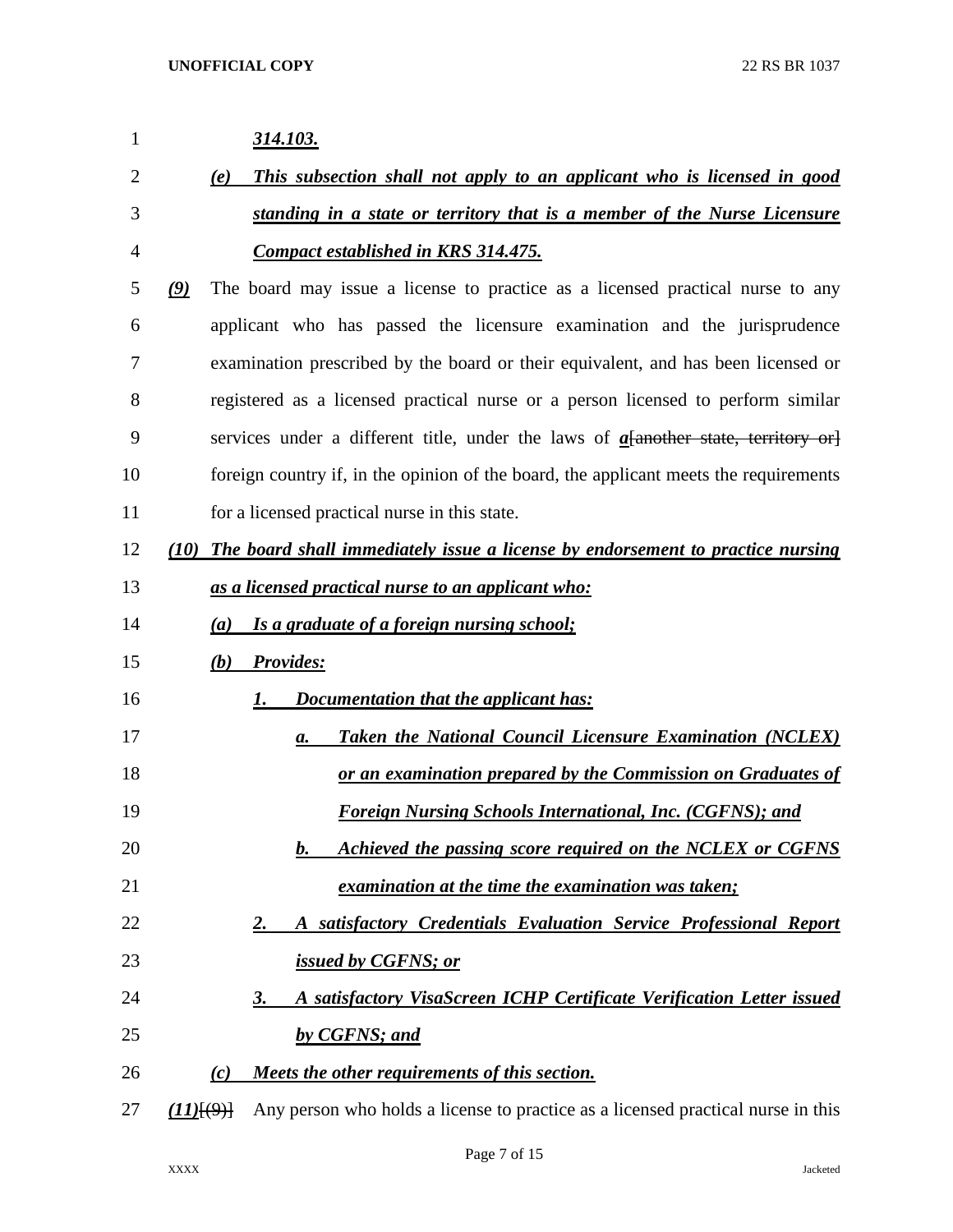state shall have the right to use the title "licensed practical nurse" and the abbreviation "L.P.N." No other person shall assume the title or use the abbreviation or any other words, letters, signs, or figures to indicate that the person using the same is a licensed practical nurse. No person shall practice as a licensed practical nurse unless licensed under this chapter.

- *(12)*[(10)] (a) Beginning November 1, 2005, for a licensed practical nurse who is retired, upon payment of a one-time fee, the board may issue a special license to a licensed practical nurse in recognition of the nurse's retired status. A retired nurse may not practice nursing but may use the title "licensed practical nurse" and the abbreviation "L.P.N."
- (b) A retired licensed practical nurse who wishes to return to the practice of nursing shall apply for reinstatement.
- (c) The board shall promulgate an administrative regulation pursuant to KRS Chapter 13A to specify the fee required in paragraph (a) of this subsection and reinstatement under paragraph (b) of this subsection.
- *(13)*[(11)] Any person heretofore licensed as a practical nurse under the licensing laws of this state who has allowed the license to lapse by failure to renew may apply for reinstatement of the license under the provisions of this chapter. A person whose license has lapsed for one (1) year or more shall pass the jurisprudence examination approved by the board as provided in subsection (4) of this section.
- *(14)*[(12)] A license to practice practical nursing may be limited by the board in accordance with regulations promulgated by the board and as defined in this chapter.
- 24 Section 4. KRS 314.101 is amended to read as follows:
- (1) This chapter does not prohibit the following:
- 26 (a) The practice of any currently licensed nurse *in good standing in* [of another 27 state *from being recognized as having the privilege to practice* [practicing] in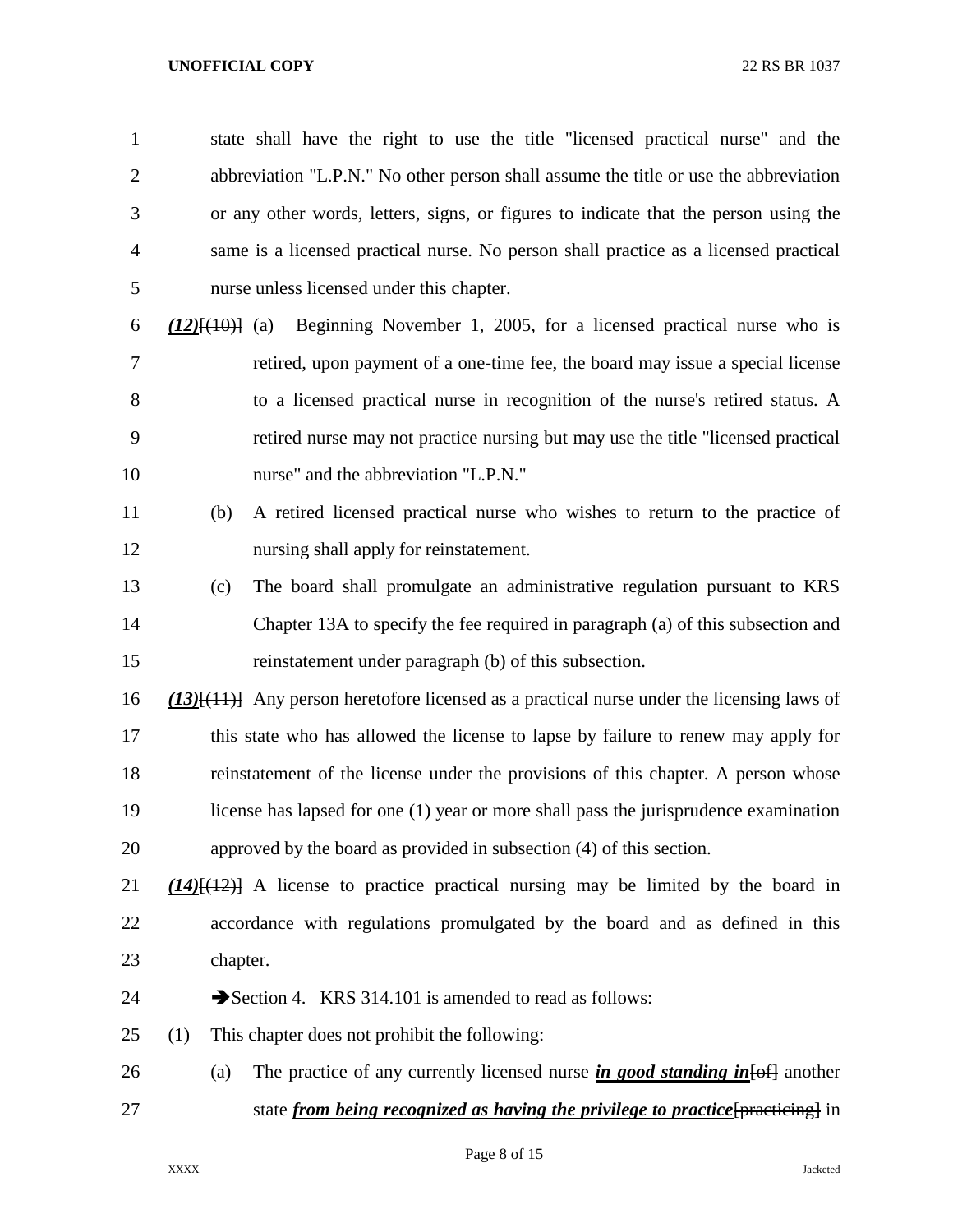| $\mathbf{1}$   |     |     | this state. Any currently licensed nurse in good standing in another state            |
|----------------|-----|-----|---------------------------------------------------------------------------------------|
| $\overline{2}$ |     |     | who is practicing nursing in Kentucky shall be subject to the jurisdiction of         |
| 3              |     |     | <i>the board under KRS 314.099</i> [ during an emergency occurring in this state or   |
| $\overline{4}$ |     |     | any other state declared by the President of the United States or the Governor        |
| 5              |     |     | of Kentucky. The duration and conditions of the practice shall be determined          |
| 6              |     |     | by the board];                                                                        |
| 7              |     | (b) | The practice of nursing which is incidental to the program of study by                |
| 8              |     |     | individuals enrolled in nursing education programs and refresher courses              |
| 9              |     |     | approved by the board or in graduate programs in nursing;                             |
| 10             |     | (c) | The practice of any legally qualified nurse of another state who is employed          |
| 11             |     |     | by the United States government or any bureau, division, or agency thereof            |
| 12             |     |     | while in the discharge of his or her official duties;                                 |
| 13             |     | (d) | The practice of any currently licensed nurse of another state that is not a           |
| 14             |     |     | member of the Nurse Licensure Compact set forth in KRS 314.475. who is in             |
| 15             |     |     | this state on a nonroutine basis not to exceed seven $(7)$ days]; or                  |
| 16             |     | (e) | [Notwithstanding the provisions of paragraph (a) of this subsection, ]The             |
| 17             |     |     | practice of volunteer health practitioners under KRS 39A.350 to 39A.366.              |
| 18             | (2) |     | Nothing in this chapter shall be construed as prohibiting care of the sick with or    |
| 19             |     |     | without compensation or personal profit when done in connection with the practice     |
| 20             |     |     | of the religious tenets of any recognized or established church by adherents thereof  |
| 21             |     |     | as long as they do not engage in the practice of nursing as defined in this chapter.  |
| 22             | (3) |     | Nothing in this chapter shall limit, preclude, or otherwise restrict the practices of |
| 23             |     |     | other licensed personnel in carrying out their duties under the terms of their        |
| 24             |     |     | licenses.                                                                             |
| 25             | (4) |     | A temporary work permit may be issued by the board to persons who have                |
| 26             |     |     | completed the requirements for, applied for, and paid the fee for licensure by        |
| 27             |     |     | endorsement. Temporary work permits shall be issued only for the length of time       |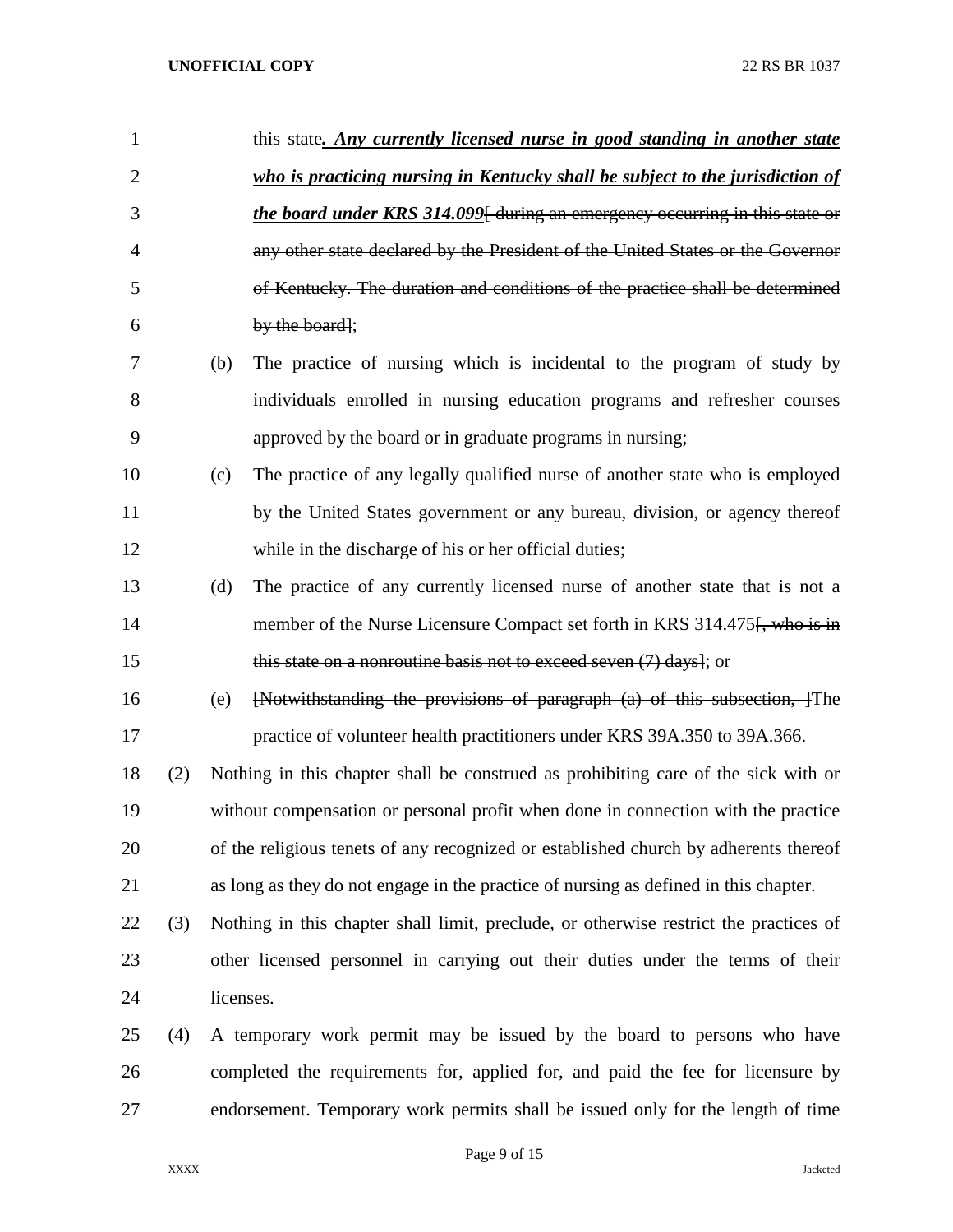required to process applications for endorsement and shall not be renewed. No temporary work permit shall be issued to an applicant who has failed the licensure examination.

 (5) The board may summarily withdraw a temporary work permit upon determination that the person does not meet the requirements for licensure or has disciplinary action pending against the person's license in this or another jurisdiction.

7 Section 5. KRS 314.111 is amended to read as follows:

- (1) An institution desiring to conduct a school of nursing shall apply to the board and submit evidence that it is prepared to carry out the minimum approved basic curriculum in nursing and that it is prepared to fulfill other requirements of standards which are established by KRS 314.011 to 314.161 and KRS 314.991 and the administrative regulations promulgated by the board. No person shall operate a nursing education program or school of nursing without complying with the provisions of this section.
- (2) A survey of the institution and its proposed education program shall be made by the executive director or an authorized employee of the board who shall submit a written report of the survey to the board. If in the opinion of the board the requirements for an approved nursing education program or school of nursing are met it shall approve the school.
- (3) The board shall, by administrative regulations promulgated pursuant to KRS Chapter 13A, set standards for the establishment and outcomes of nursing education programs that prepare advanced practice registered nurses, including clinical learning experiences, and shall approve such programs that meet the standards.
- (4) If the board determines that any approved school of nursing is not maintaining the standards required by the statutes and the administrative regulations of the board or is not complying with the requirements of the administrative regulations of the board, notice thereof in writing specifying their deficiencies or compliance issues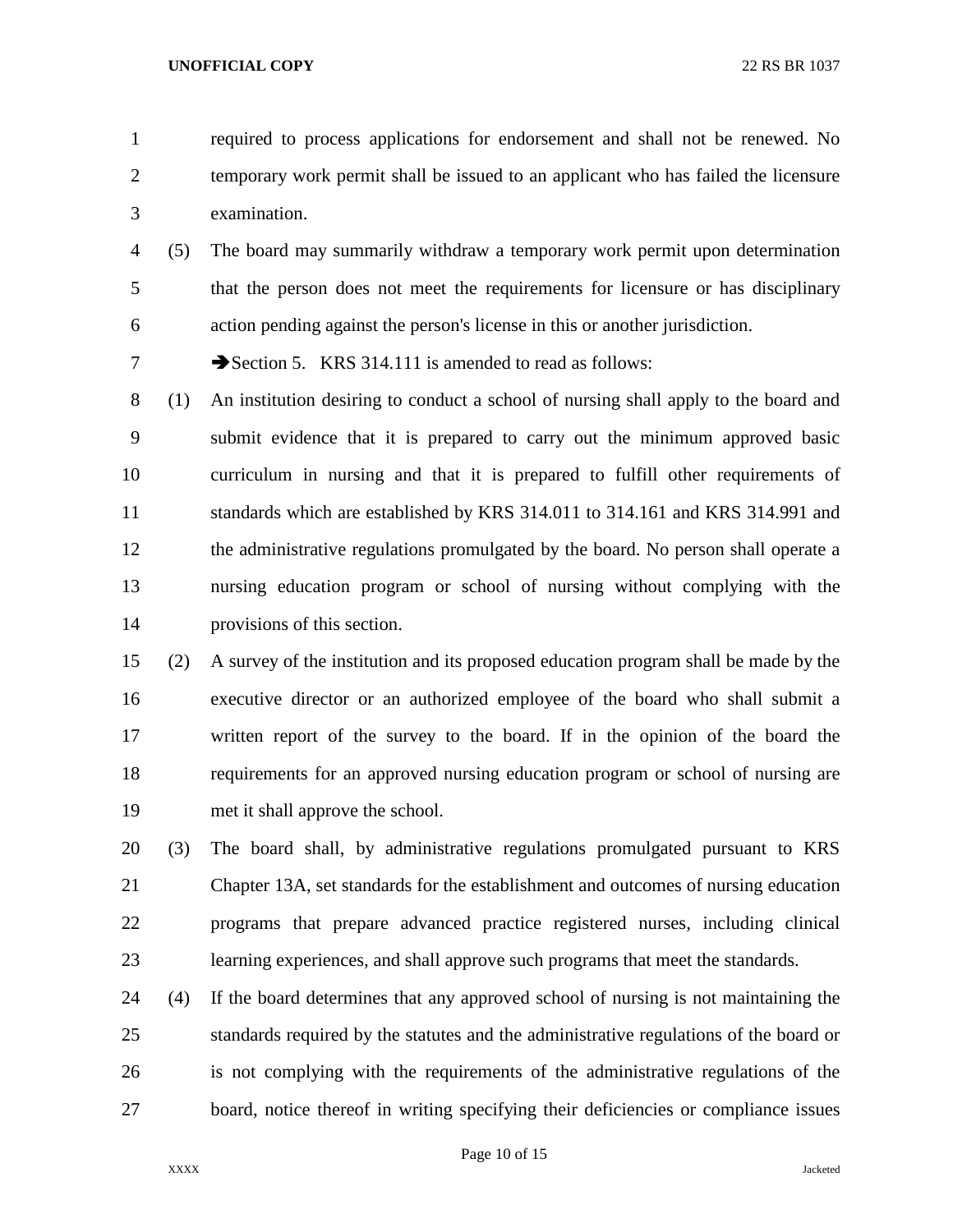| $\mathbf{1}$   | shall be given to the school. A school which fails to correct these conditions to the    |
|----------------|------------------------------------------------------------------------------------------|
| $\overline{2}$ | satisfaction of the board or fails to comply with the requirements of the                |
| 3              | administrative regulation may be fined up to five hundred dollars (\$500) per day for    |
| 4              | each day that it fails to correct the deficiencies or fails to comply with the           |
| 5              | requirements of the administrative regulations. A school may:                            |
| 6              | Request an administrative hearing in accordance with KRS Chapter 13B to<br>(a)           |
| 7              | contest any fine; and                                                                    |
| 8              | Be subject to an administrative hearing in accordance with KRS Chapter 13B<br>(b)        |
| 9              | to determine whether the school shall be closed.                                         |
| 10             | The board shall promulgate administrative regulations pursuant to KRS Chapter            |
| 11             | 13A to implement this subsection.                                                        |
| 12             | If a school of nursing or nursing program has at least an eighty percent (80%)<br>(5)    |
| 13             | <i>average rate of successful completion of the National Council Licensure</i>           |
| 14             | <b>Examination</b> (NCLEX) during the previous five (5) years and is otherwise           |
| 15             | meeting the requirements of this section, the board shall not impose a limit on:         |
| 16             | The total number of students attending the nursing school or nursing<br>(a)              |
| 17             | <i>program; or</i>                                                                       |
| 18             | The number of students that the nursing school or nursing program may<br>(b)             |
| 19             | add to increase its enrollment, unless the nursing school or nursing                     |
| 20             | program is not performing to established standards.                                      |
| 21             | For a registered nurse program conducted at a school of nursing or nursing<br>(6)<br>(a) |
| 22             | a clinical instructor shall have at least the<br>following<br><i>program</i> ,           |
| 23             | <i><u><b>gualifications:</b></u></i>                                                     |
| 24             | A registered nurse for an associate degree nursing program; or<br>I.                     |
| 25             | <u>A registered nurse with a baccalaureate degree or higher for a</u><br>2.              |
| 26             | <b>baccalaureate degree nursing program.</b>                                             |
| 27             | A person with an associate degree in nursing may teach associate degree or<br>(b)        |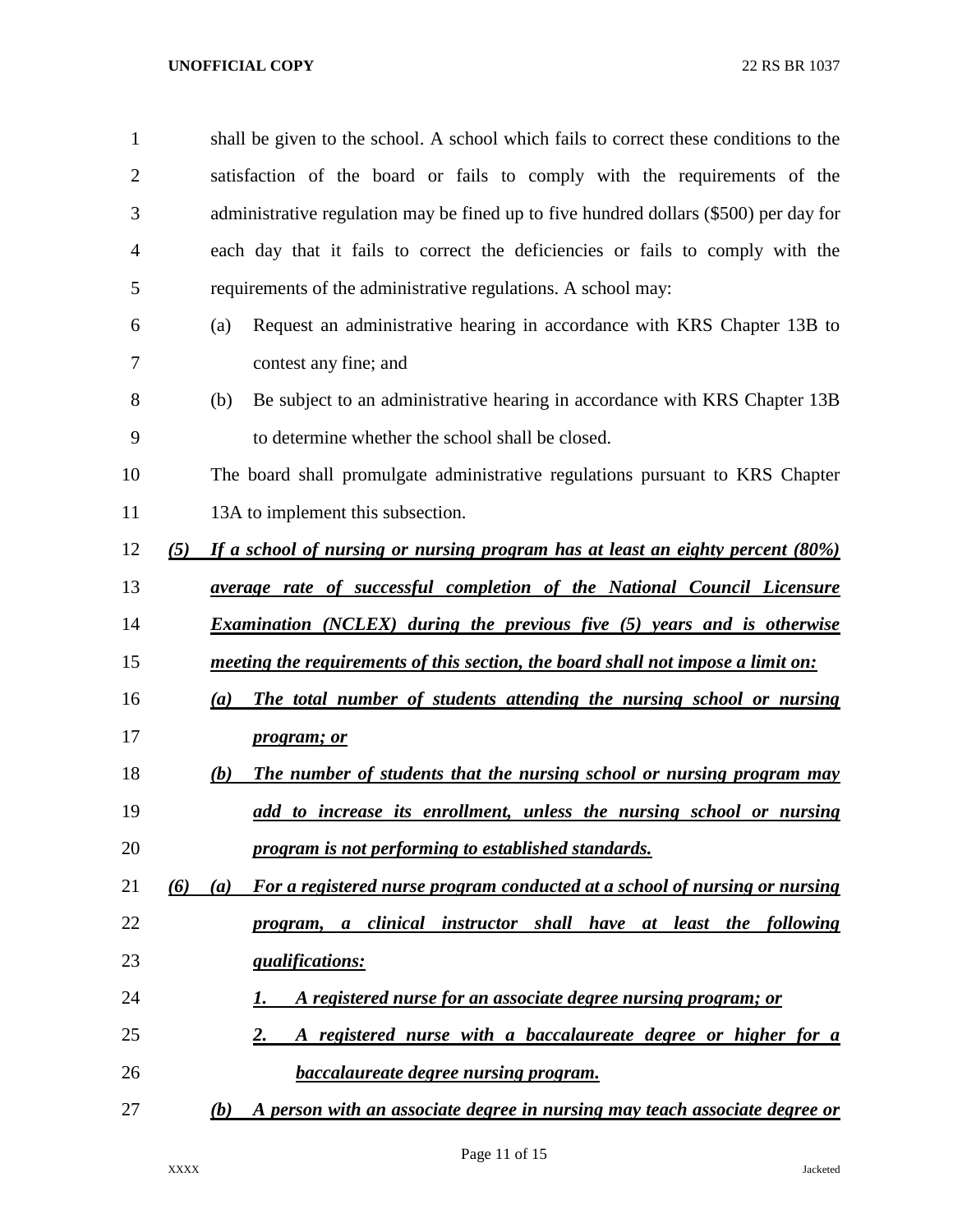| 1              |     |          | <u>licensed practical nurse courses.</u>                                                  |
|----------------|-----|----------|-------------------------------------------------------------------------------------------|
| $\overline{2}$ |     | (c)      | A person with a baccalaureate degree in nursing may teach associate degree                |
| 3              |     |          | or baccalaureate degree courses.                                                          |
| 4              |     | (d)      | A person with a master's degree in nursing or working toward a master's                   |
| 5              |     |          | degree in nursing may teach any nursing course.                                           |
| 6              |     |          | Section 6. KRS 314.121 is amended to read as follows:                                     |
| 7              | (1) |          | The Governor shall appoint a Board of Nursing consisting of sixteen (16) members:         |
| 8              |     | (a)      | Nine (9) members shall be registered nurses licensed to practice in the                   |
| 9              |     |          | Commonwealth, with the Governor ensuring that the appointees represent                    |
| 10             |     |          | different specialties from a broad cross-section of the nursing profession after          |
| 11             |     |          | soliciting and receiving nominations from recognized specialty state                      |
| 12             |     |          | component societies;                                                                      |
| 13             |     | (b)      | Three (3) members shall be practical nurses licensed to practice in the                   |
| 14             |     |          | Commonwealth;                                                                             |
| 15             |     | (c)      | One (1) member shall be a nurse service administrator who is a registered                 |
| 16             |     |          | nurse licensed to practice in the Commonwealth;                                           |
| 17             |     | (d)      | One (1) member shall be engaged in practical nurse education who is a                     |
| 18             |     |          | registered nurse licensed to practice in the Commonwealth; and                            |
| 19             |     | (e)      | Two (2) members shall be citizens at large, who are not associated with or                |
| 20             |     |          | financially interested in the practice or business regulated.                             |
| 21             | (2) |          | Each appointment shall be <i>subject to confirmation by the Senate and shall be</i> for a |
| 22             |     |          | term of four $(4)$ years expiring on June 30 of the fourth year. No board member          |
| 23             |     |          | shall serve for more than three (3) consecutive terms. Any board member who is            |
| 24             |     |          | serving at least a third consecutive term on the effective date of this Act shall be      |
| 25             |     |          | ineligible for reappointment until the passage of one (1) full four (4) year              |
| 26             |     |          | <i>appointment cycle</i> . The cycle for appointments and expiration of terms shall be as |
| 27             |     | follows: |                                                                                           |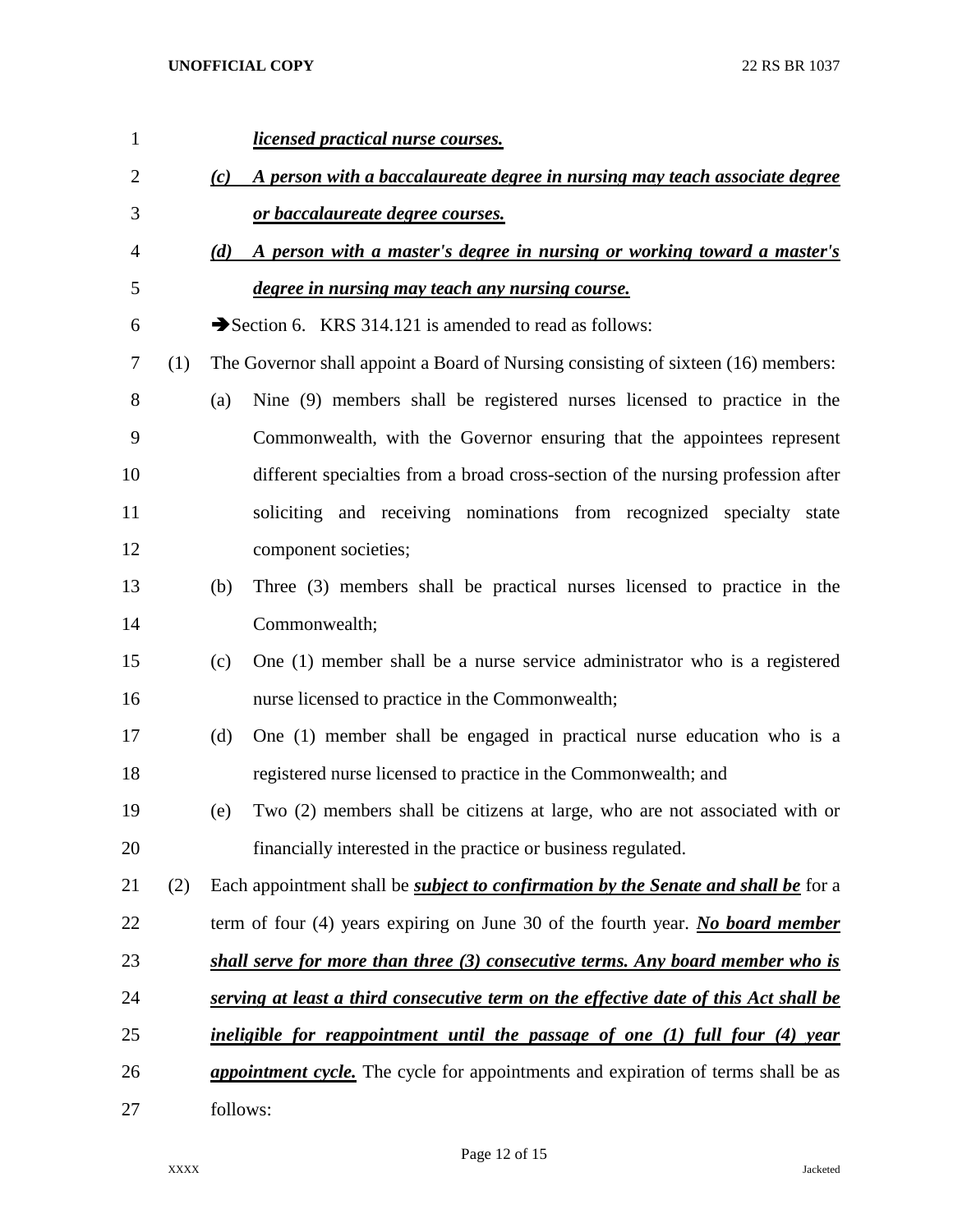| $\mathbf{1}$   |     | (a) | The first year of the four $(4)$ year cycle, the terms for three $(3)$ registered  |
|----------------|-----|-----|------------------------------------------------------------------------------------|
| $\overline{2}$ |     |     | nurses and one (1) licensed practical nurse shall expire;                          |
| 3              |     | (b) | The second year of the four $(4)$ year cycle, the terms for three $(3)$ registered |
| 4              |     |     | nurses and one (1) citizen at large shall expire;                                  |
| 5              |     | (c) | The third year of the four $(4)$ year cycle, the terms for two $(2)$ registered    |
| 6              |     |     | nurses, one (1) licensed practical nurse, and the one (1) member engaged in        |
| 7              |     |     | practical nurse education who is a registered nurse shall expire; and              |
| 8              |     | (d) | The fourth year of the four $(4)$ year cycle, the terms for two $(2)$ registered   |
| 9              |     |     | nurses, one (1) licensed practical nurse, and one (1) citizen at large shall       |
| 10             |     |     | expire.                                                                            |
| 11             | (3) | (a) | By March 1, the Kentucky Nurses Association shall submit to the Governor a         |
| 12             |     |     | list of members qualified for appointment as R.N. members, in number not           |
| 13             |     |     | less than twice the number of appointments to be made, from which list the         |
| 14             |     |     | Governor shall make each appointment or appointments necessary by July 1.          |
| 15             |     | (b) | By March 1, Kentucky Licensed Practical Nurses Organization Incorporated           |
| 16             |     |     | shall submit to the Governor a list of names qualified for appointment as          |
| 17             |     |     | L.P.N. members, in number not less than twice the number of appointments to        |
| 18             |     |     | be made, from which list the Governor shall make each appointment or               |
| 19             |     |     | appointments as necessary by July 1.                                               |
| 20             |     | (c) | By March 1 of the year in which the nurse service administrator's term shall       |
| 21             |     |     | expire, the Kentucky Organization of Nurse Leaders, an affiliate of the            |
| 22             |     |     | Kentucky Hospital Association, shall submit to the Governor two (2) names of       |
| 23             |     |     | qualified individuals for appointment as the nurse service administrator from      |
| 24             |     |     | which list the Governor shall make an appointment as necessary by July 1.          |
| 25             |     | (d) | By March 1, LeadingAge Kentucky shall submit to the Governor two (2)               |
| 26             |     |     | names of qualified individuals for appointments as its R.N. representative to      |
| 27             |     |     | the board, from which the Governor shall make an appointment by July 1.            |

Page 13 of 15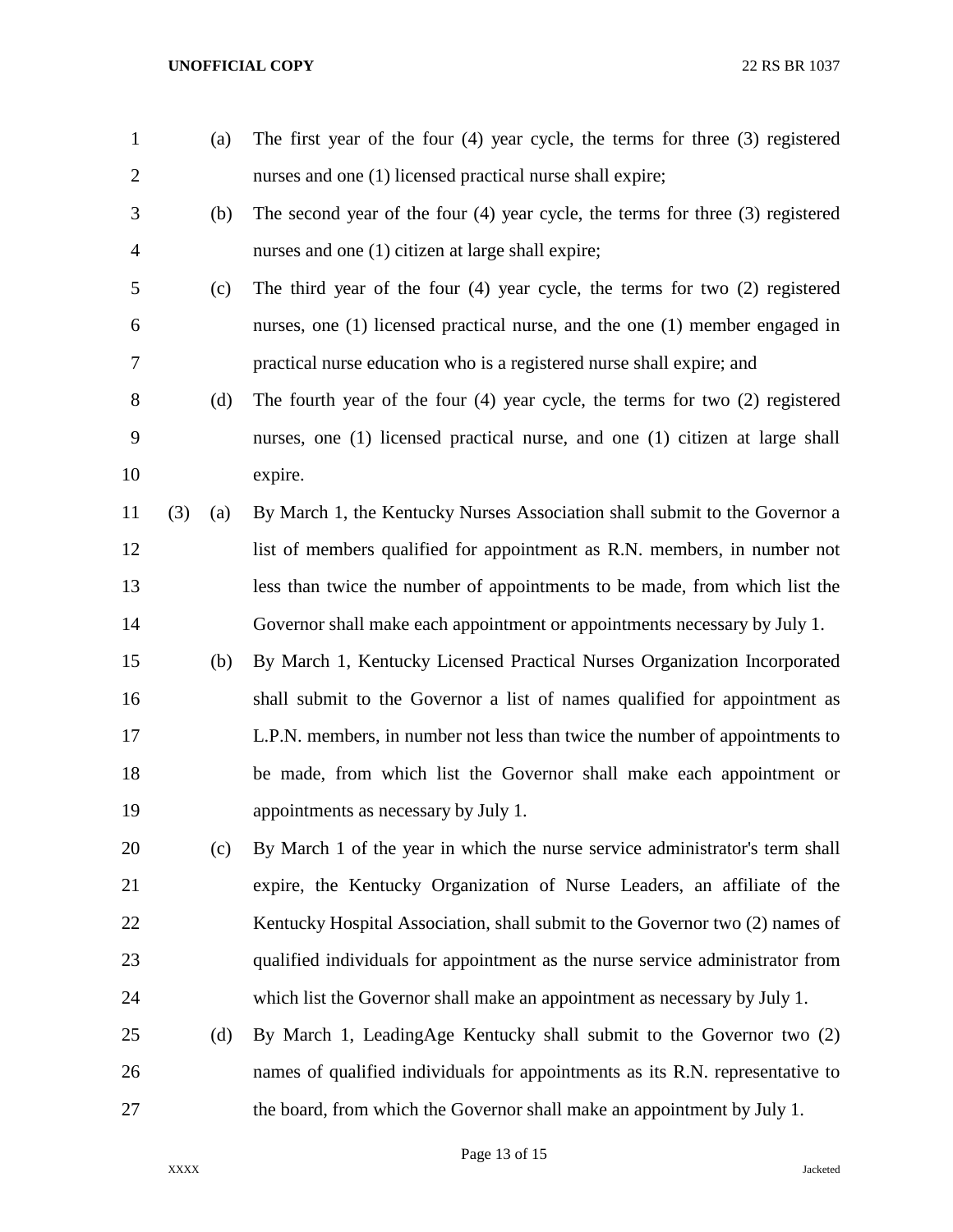- (e) By March 1 of the year in which the Kentucky Association of Health Care Facilities representative's term shall expire, the Kentucky Association of Health Care Facilities shall submit to the Governor two (2) names of qualified individuals for appointment as its R.N. representative to the board, from which list the Governor shall make an appointment as necessary by July 1.
- (f) Initially, the Governor shall appoint one (1) member to serve as the registered nurse who is engaged in practical nurse education to serve the term remaining according to the cycle specified in subsection (2) of this section. By August 1, 1996, Kentucky Licensed Practical Nurses Organization Incorporated shall submit to the Governor two (2) names of qualified individuals for the appointment, from which list the Governor shall make the appointment by September 1, 1996. Thereafter, by March 1 of the year in which the practical nurse educator's term expires, Kentucky Licensed Practical Nurses Organization Incorporated shall submit to the Governor two (2) names of qualified individuals for the appointment, from which list the Governor shall make the appointment by July 1.
- (g) The Governor shall appoint two (2) members who shall be citizens at large, who are not associated with or financially interested in the practice or business regulated. The Governor shall make the appointments by July 1 of the year in which the citizen members' terms expire.
- (4) *Among the sixteen (16) members of the board, at all times, at least two (2) members shall be appointed from each of the six (6) congressional districts of the Commonwealth.*
- *(5) Among the nurse board members appointed under subsection (1)(a), (b), (c), and (d) of this section, no more than six (6) nurse board members shall be nurse educators. Of these six (6) nurse educators, one (1) nurse educator member shall be appointed from each of the six (6) congressional districts of the*